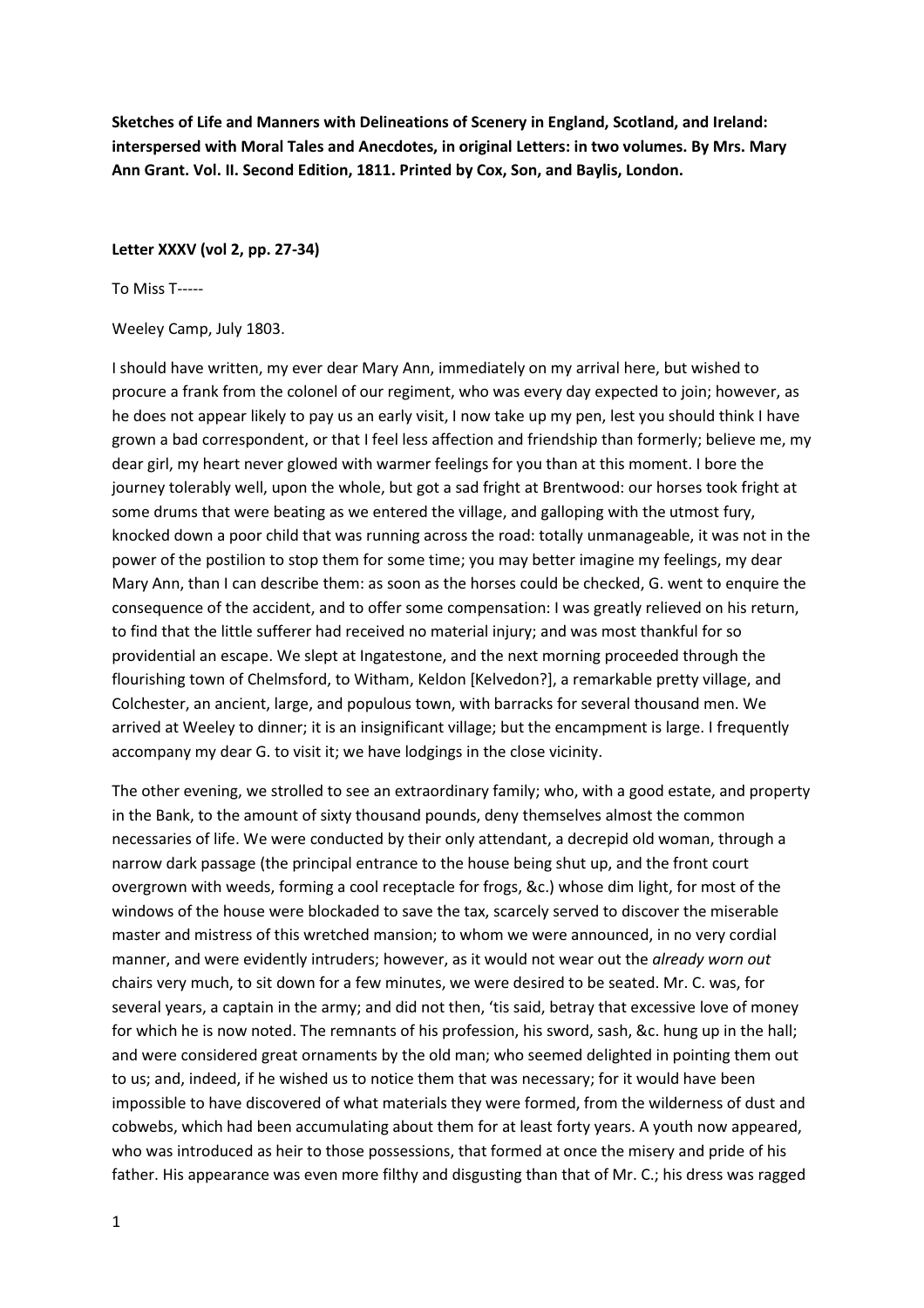and dirty in the extreme, and his manners uncouth and awkward beyond description. We were shewn over the grounds, which are extensive, and had they a liberal owner could be rendered very beautiful. The young squire boasted of cultivating them entirely himself, taking care not to lose an inch of ground, that its produce at the market, might fetch something substantial for the pockets: he next pointed to a quantity of gravel, which, he said, his father had given him, by way of pocketmoney, and that he took good care to make the most of it. The old man, on the other hand, interlarded his conversation with similar lessons of economy; boasting that he always took care of the value of a farthing. There were several fish ponds, well stored with fine fish; but these Mr. C. seldom touched, as they were his own; the fish-pond he liked best, was the sea, he said, and even there, his saving propensity did not forsake him; he was obliged to take a piece of meat, to bait the fish with, this he thought very extravagant, and in order to prevent its being quite lost, he brought it home for a roast, as it was better to be eat by him than the fish. When the father and son go every year to London, to receive their dividends of more than three thousand pounds, they carry as much stale bread and cheese, with hay, &c. for the horse that draws them, in a taxed cart, as will serve them till they return home; it would be a dreadful expence to put up at inns, they say. In short, it would be endless to enumerate the many instances of despicable parsimony these contemptible beings daily evince – to add to a treasure already too much for them. I confess in considering these misers, I was almost tempted to break the tenth commandment, and envy them the wealth they knew not how to dispose of. Not only meanness but cruelty must also be attached to the old man's character: he had a daughter who married against his consent; he never forgave her, and when she brought a female infant into the world, the pangs of the mother increased by the want of common nourishment, and she expired within a few yards of her unnatural father's door, oppressed by poverty and misery: the poor babe is now nursed by an indigent woman, who lives in the vicinity of Mr. C's house; and is supported in a miserable manner: Mr. C's resentment extends even to the poor little innocent, and he refuses almost the means of sustenance to her. Had I not seen these cruel, miserable wretches, I could hardly credit that such existed. Strange that man, a creature endowed with reason, should pervert his understanding, till he becomes insensible to, or cannot make a proper use of, those blessings, which the goodness of Providence has bestowed upon him. I have so filled my paper with an account of our visit to these niggards, that I have scarcely room to add how truly I am, &c. &c.

#### Letter XXXVI (vol 2, pp.34-38)

To Miss W----

#### Weeley Camp, July 1803

It is well for you, my dear Fanny, that you and Jane are so ready to pack up your all, and follow the drum; for your *commanding* officer herewith sends you positive orders to join your regiment without delay. Captain H. who will be the bearer of these commands, has orders to assure you, that if you refuse to obey them, you will be superseded in the favor of your captain; but that you may feel the less reluctance to comply with such rigid orders, I will endeavour to charm you, even into a wish of joining us, by giving you an idea of the agreeable parties, excursions, &c. which we sometimes make. I find the officers pleasant and attentive; among the female *coterie* of the regiment, is my quondam friend, Mrs. F.; we frequently dine together; and sometimes form little musical parties in the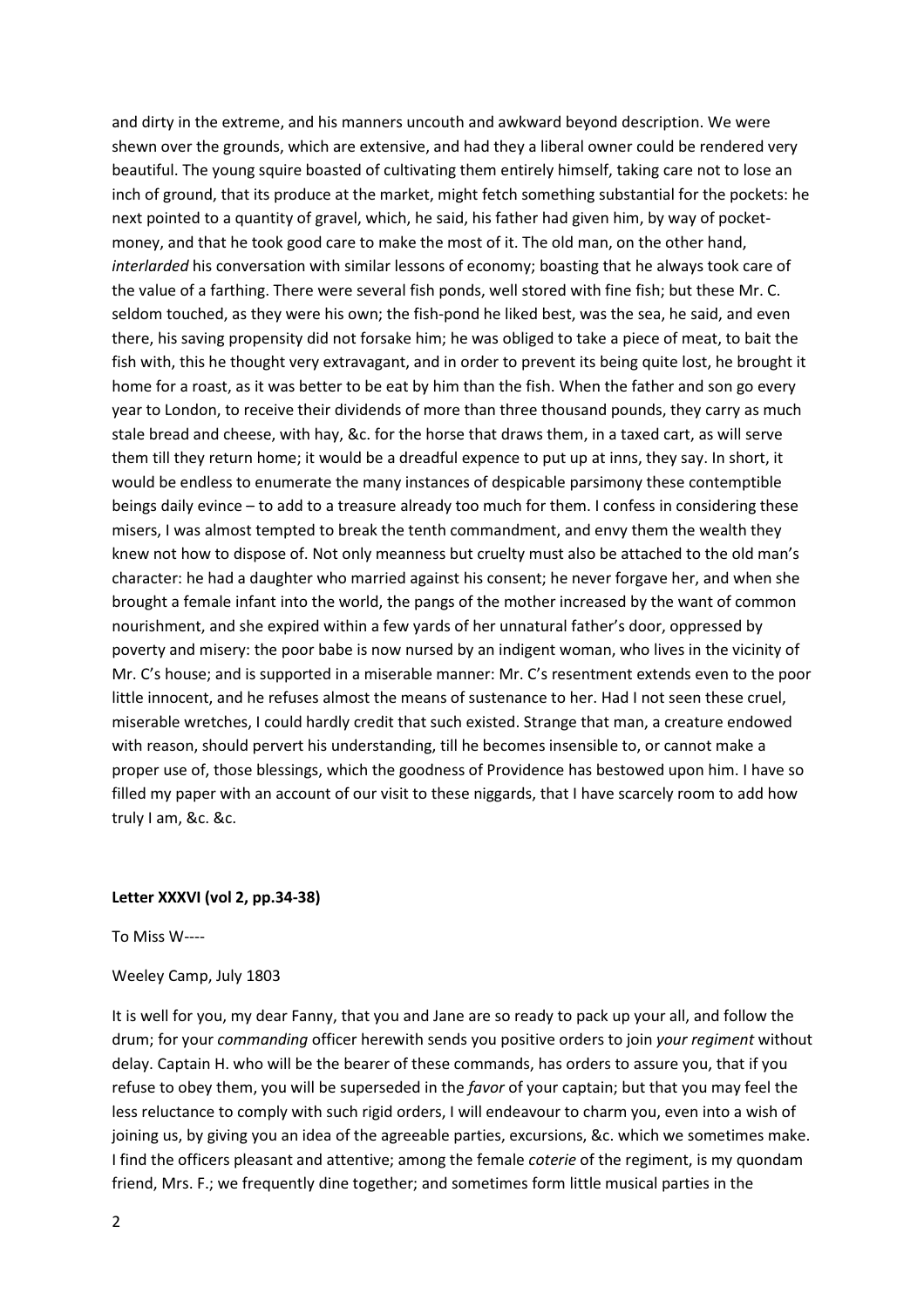evening. The other day, a large party of us made a most agreeable excursion. Near the neat little village of St. Osyth is a beautiful park, belonging to Mr. Nassau; we proposed going to see it, and dining  $\dot{a}$  la rustique. We accordingly chose a beautiful forenoon, and formed a numerous cavalcade; some on horseback, some in, and some outside of carriages: when we arrived in the park, we found two tents fixed, where we were to dine; the band was placed in different parts of the woods, and had a charming effect, as we wandered over the grounds. There is an ancient priory here, and the ruins of it are very picturesque; one of the towers is still entire; the prospect from it, is commanding, and richly varied with nature's beauties. A gate of this antique building is preserved, and forms the entrance to the park, leading to Mr. Nassau's elegant house, which is surrounded by charming scenery. An aviary, green-houses, and rustic seats adorn the grounds; they are laid out with considerable taste. The day was uncommonly fine, the sun shone with resplendent lustre, and gave an additional charm to every object; while the soul-moving harmony from the sounds of various instruments, echoing in different directions through the woods, exhilarated our spirits, and gave zest to those feelings which a contemplation of the glorious works of nature must always awaken. But to prove that there can be no pleasure without some degree of alloy, in the midst of our enthusiastic feelings, one of the heaviest of summer showers, demanded the aid of umbrellas, cloaks, &c. and drove us to take shelter wherever we could find it; it seemed incessant. What was to be done? Good humour happened to be a prevalent sensation among our party, and we determined not to allow the adverse clouds entirely to over-shadow the pleasure we had promised ourselves; all hands were immediately employed; the viands, &c. were quickly conveyed to the village inn, where we as quickly repaired, and soon sat down to a very merry dinner, with a more secure covering than the canopy of Heaven would have then afforded us. We concluded the afternoon of this agreeable day by "lightly tripping" through the mazy dance, till the dusky shades of twilight brought the carriages to convey us home; the night cleared, and we enjoyed a moonlight scene during our ride; now, my dear Fanny, this account is by way of foretaste, of what you are to expect, if you obey orders; remember, if you do not, sure punishment awaits for you. Adieu.

(intervening letters written in Scotland, from August 1803. Letter XLI is dated November 1803, from Harwich, and details her journey by ship from Scotland to Essex).

## Letter XLI (vol. 2, pp. 67-71)

To Miss B---

#### Weeley Barracks, December 1803

Thanks, dear Hannah, for your very amusing letter; you tell me, you are extremely anxious about me, and long to know how I am settled; indeed, my dear, when you read a description of the quarters we are now in, I fear your uneasiness will hardly be lessened on my account.

Just as we began to think we should be allowed to remain at Colchester during the winter, an order came for the regiment to repair immediately to Weeley; and here we found so complete a metamorphosis, that I doubted whether some enchantress had not been exerting her magical powers; it appeared hardly possible that in so short a space of time, as seven or eight weeks, barracks to contain five thousand men, could have sprung up by the hands of men; yet so it is: the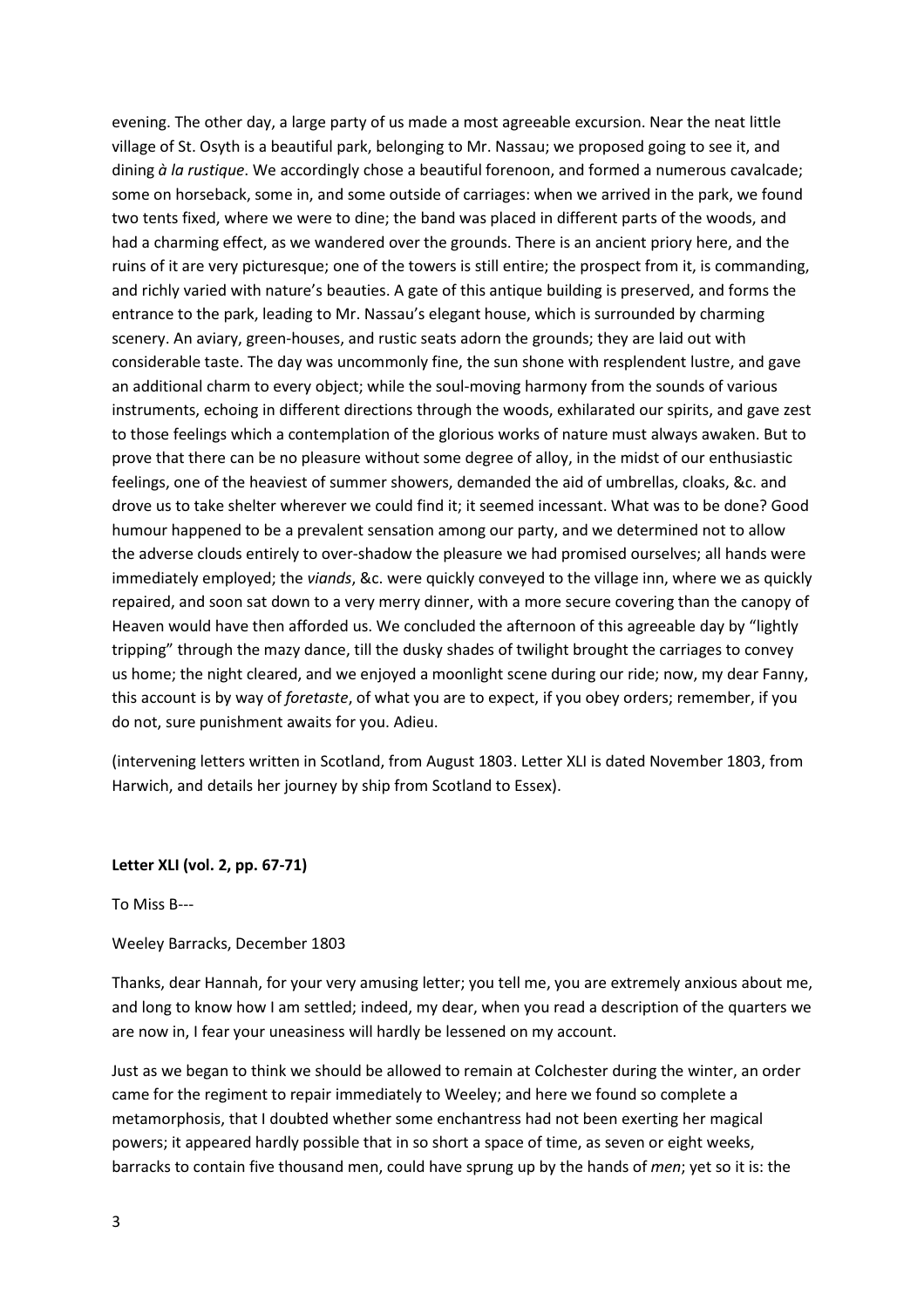ploughed ground, and green meadows, where the encampment was formed last summer, have disappeared, and these temporary erections supply their place. The soft ground, and the almost incredible number of men, horses, carts, &c., that have been employed in this business, in order to facilitate its accomplishment, have contributed to make the roads in a state, beyond what you can form any idea of; they are, in fact, one mass of mire. I was carried into our apartment, and when I shall make use of my feet to walk out, appears uncertain. With all the expedition that has been used, you may believe, it was not possible for these barracks to be completely finished; and I am really afraid of the bad effects which may arise from the state of the rooms: that you may form some idea of the whole, I shall describe ours. My dear G. kept a large fire there for several days previous to my going; but, notwithstanding this precaution, the newly plastered walls, were running with water when I entered, and were capable of receiving any impression by the slightest touch; a few iron bars fastened to some bricks, serve the purpose of a stove; and the part sunk for a hearth-stone answers for a fender; as for fire irons we make the best shift we can; one room forms at once, our parlour, bedchamber, and kitchen. We are usually awoke about five o'clock in the morning, by a workman coming in to put a lock to the door, shelves to the cupboard, or some other necessary finishing to the room; on getting out of bed, we rise as if from a tepid bath, for our curtains and blankets have to undergo the operation of being well wiped from the damp: encircled, as I have said we are, by mud, you may believe our apartment must frequently be washed; which business I generally contrive to get done while G. is wading through the mire, to parade; I take my station upon the bed.

"Little thinks the townsman's wife, While at home she tarries, What must be the lasses life, Who a soldier marries."

But I think I hear you ask, is it possible that you are so mad as to intend remaining in such a place? Why I must own, that my kind G. is continually urging me to take my departure; but I really believe my timidity has made me obstinate; for in that respect, I constantly oppose him; the truth is, there are no lodgings to be had within two miles, and owing to the strict orders now issued for no officer to be absent from the barracks, in consequence of the prevailing idea of an invasion; were I to go thither I should have very little of my husband's company, and live entirely among strangers; this, at present, would not be comfortable; to go to London would be the most eligible plan; but I really cannot account for my feelings, when I say, that I am unable to persuade myself to leave G.; however, I hope all will be well, for I am completely recovered from every fatigue, and was never happier, or in better spirits.

From female society I am, for the present, completely debarred, since there is no way for a woman to venture out, but upon men's shoulders, no very pleasant conveyance you must allow; but I look forward with pleasure to a few months hence, when the barracks will be completed, the roads mended, and our little parties again mix agreeably together. In the mean time, am happy in the constant society of my dear G., and the occasional visits of his particular friends. Write to me soon, and inform me particularly of poor Lucy's state of health. Adieu, dear friend, &c. &c.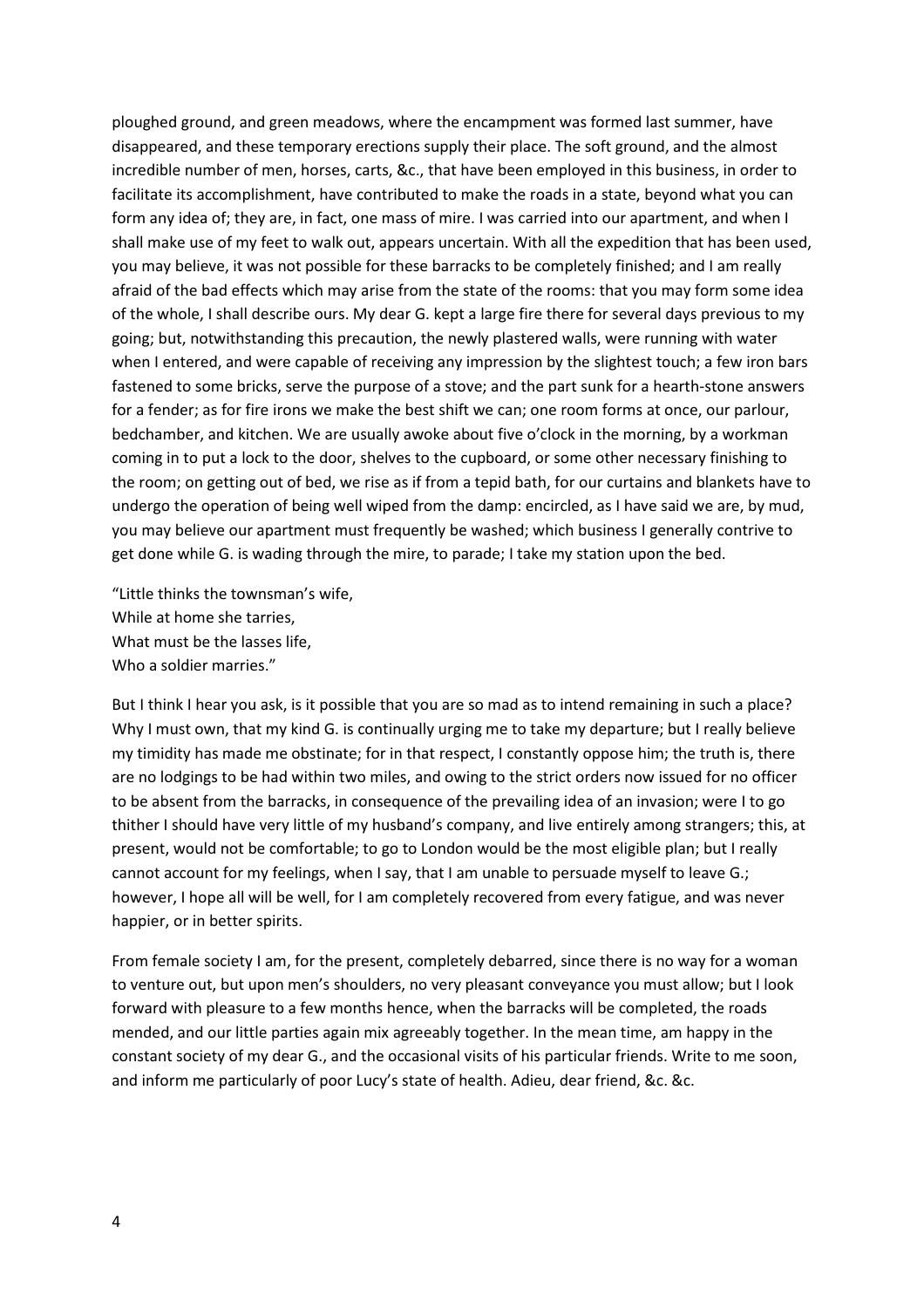### Letter XLII (vol. 2, pp. 72-75)

### To Miss T-------

### Weeley Barracks, February 1804

I received your letter, my dearest Mary Ann, and hasten to answer it, though not very able, as you must remain in suspense, respecting your future plans till you hear from me……………..

I am now, thank God, slowly recovering my strength, and have this day, for the first time, quitted my bedchamber: but oh! Mary Ann, I have been very ill, and never thought I should be enabled to write to you again. You, my beloved girl, I believe would have lost your friend, but the Almighty has been pleased to spare to me; may I be grateful for His mercy. My spirits are still very low, I grieve much for my loss, though I am well aware how selfish it is for me to mourn, and am sensible that my sweet little angel is happier with her God, than all my anxiety for her welfare could have made her here; I often reflect upon this, yet my heart proves rebellious, and the mother mourns; it was indeed a severe trial, after all my sufferings, to be deprived of the sweet solace that supported me through them; my poor dear G. he too felt the disappointment very severely; but it was the will of Heaven, and we have no right to complain: many a time, amid all my sufferings did we wish for the skilful attendance of my dear aunt, and the soothing attention of my amiable young friend, who I am certain would have made a very tender nurse; but situated as we were, it was impossible we could request either of you to come.

I have been a good deal harassed by the constant talk of the invasion, which is still threatened, and it is thought this coast will be the point, where the effort of landing will be made; what a scene of destruction would such an event occasion, may God avert so dreadful an evil, and preserve us from the devastation of war on our own shores. I hardly know if there is any cause of fear, but I own I think there is something terrific in these warlike preparations; every where they seem carried on with great vigour; and invasion, with the execrable name of Buonaparte, alone occupies the thoughts and conversation of all politicians, male and female, real and affected. God grant that our fleets and armies, may set the tyrant at defiance, by their loyalty, union, and valour, should he dare attempt to arrest from us our rights, and our liberties; yes, the British lion is roused, and I trust that even his growl will suffice to intimidate the haughty Corsican; but I feel I must lay aside my pen, I have not for some weeks written so much, and I am weary; when I recover my strength and spirits a little better, I will write to all my correspondents, to whom I am greatly in arrears, at present I am not equal to the task………………………………… That peace and happiness may ever be the lot of my dearest Mary Ann, is the earnest prayer of her affectionate, &c. &c.